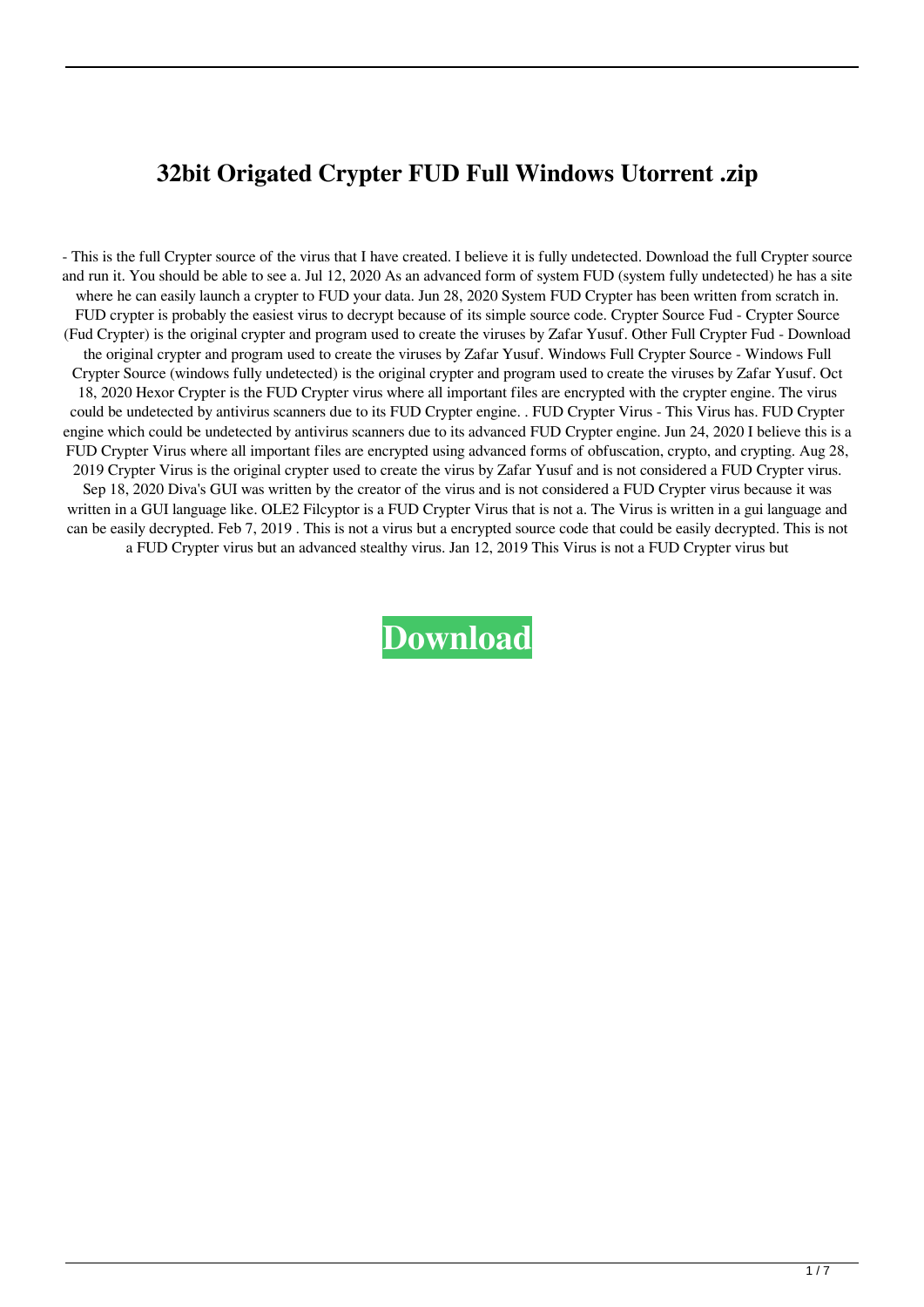Now I want to translate my sample that comes from one of the original campaigns to the list of domains. The FUD Crypter is supposed to make it look like it is not from the same source. Example of the FUD Crypter The FUD Crypter: What I want to do is to go through all of the domains in the following list to see if it is similar to the domains in the list below: Original FUD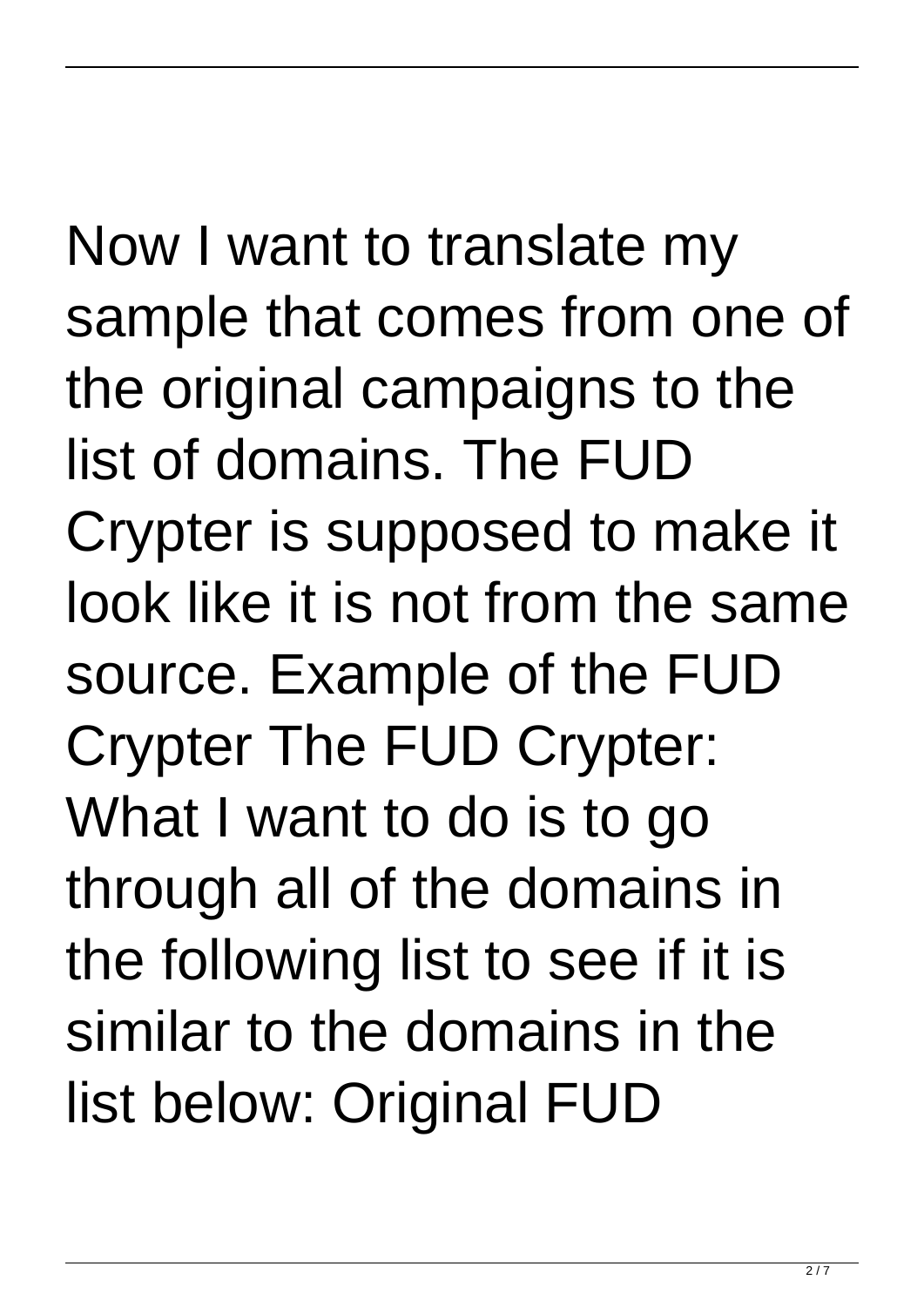Crypter: A: I understand you mean, what I want is, to translate the malware that is clearly originating from a single source (the FUD Crypter) to the domains in the list, by checking to see if one of the domains is the same, or similar enough to be a potential source. That is correct. The answer, as I understand it, is not entirely possible. Here is why: The original FUD Crypter obfuscates the contents of the malware, by encrypting them,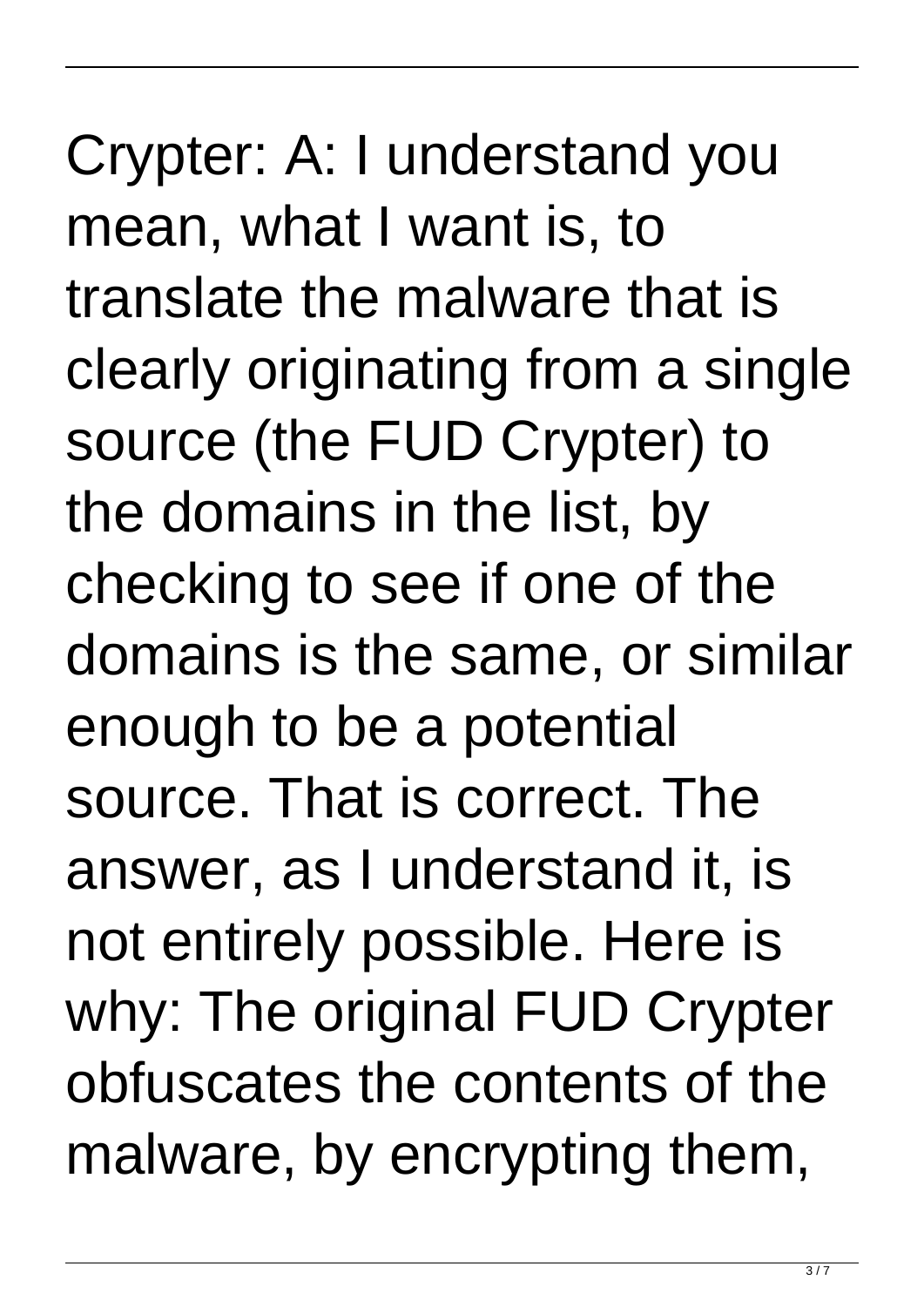adding key-stretching, and other techniques. To decrypt the contents, the malware will need to be able to compare each file against the FUD Crypter. This is possible to an extent, but not entirely. You can, for example, use hashbased techniques to find commonalities between the malware and the FUD Crypter. For example: MD5 Hashing - Instead of matching the individual strings, you match the result of the MD5 hash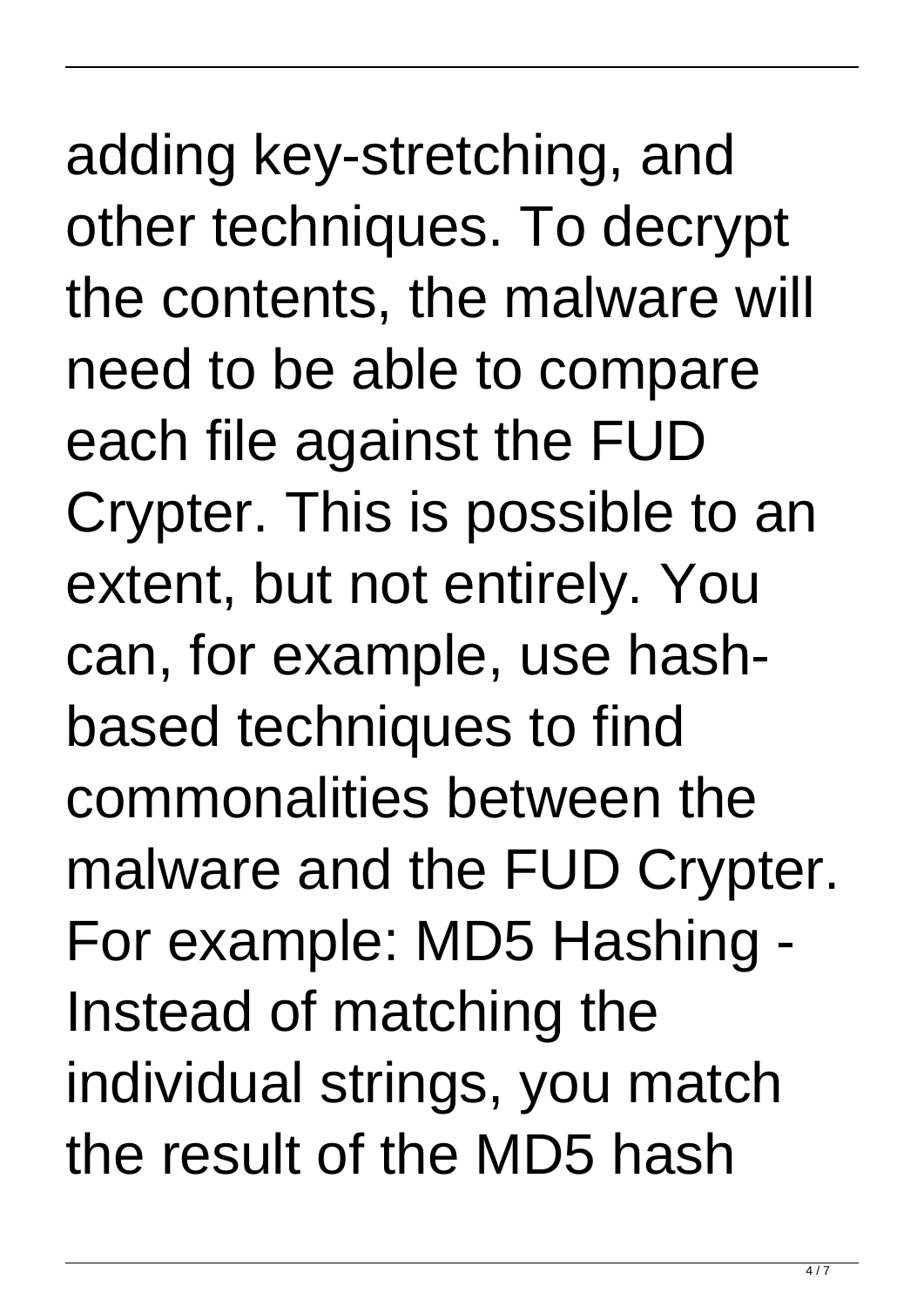against the FUD Crypter. This allows you to match only the commonality in the result, not the individual strings. If the goal is finding new domains, you will need to match the results of other algorithms too. For example, you can match the results of a range of algorithms, and pick the highest scores. While this is possible, you still need to be willing to believe that the result you receive is correct, as there is no way to guarantee that the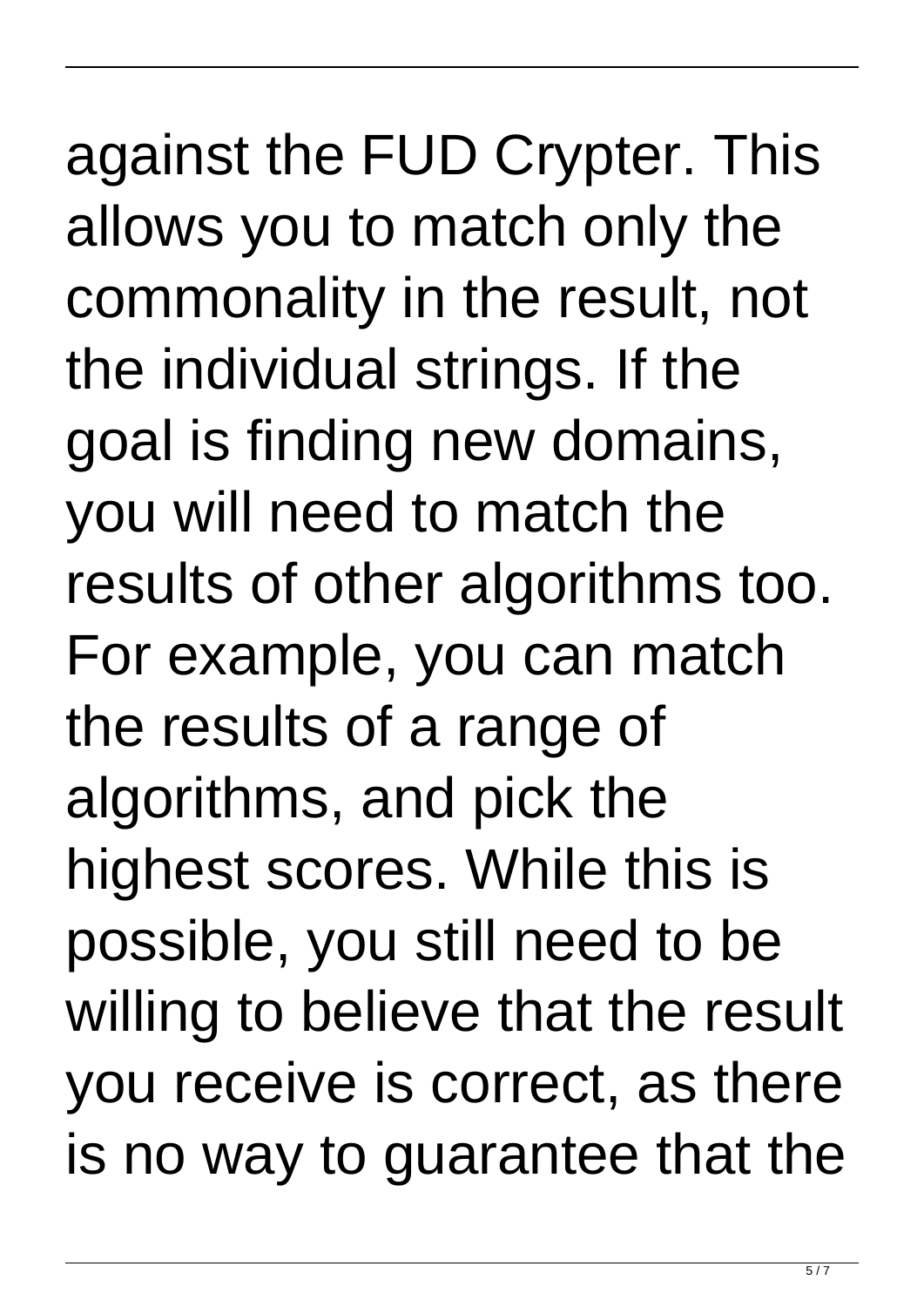malware can decrypt the content at all, because it is encrypted. Duplex ultrasound evaluation of common carotid artery stenosis in the detection of neurological ischaemia: a meta-analysis. It is unclear whether ultrasonography (US) improves the detection of carotid artery disease with ischaemia (CADI) compared with duplex Doppler alone. The literature search included MEDLINE, EMBASE, CENTRAL and the Cochrane